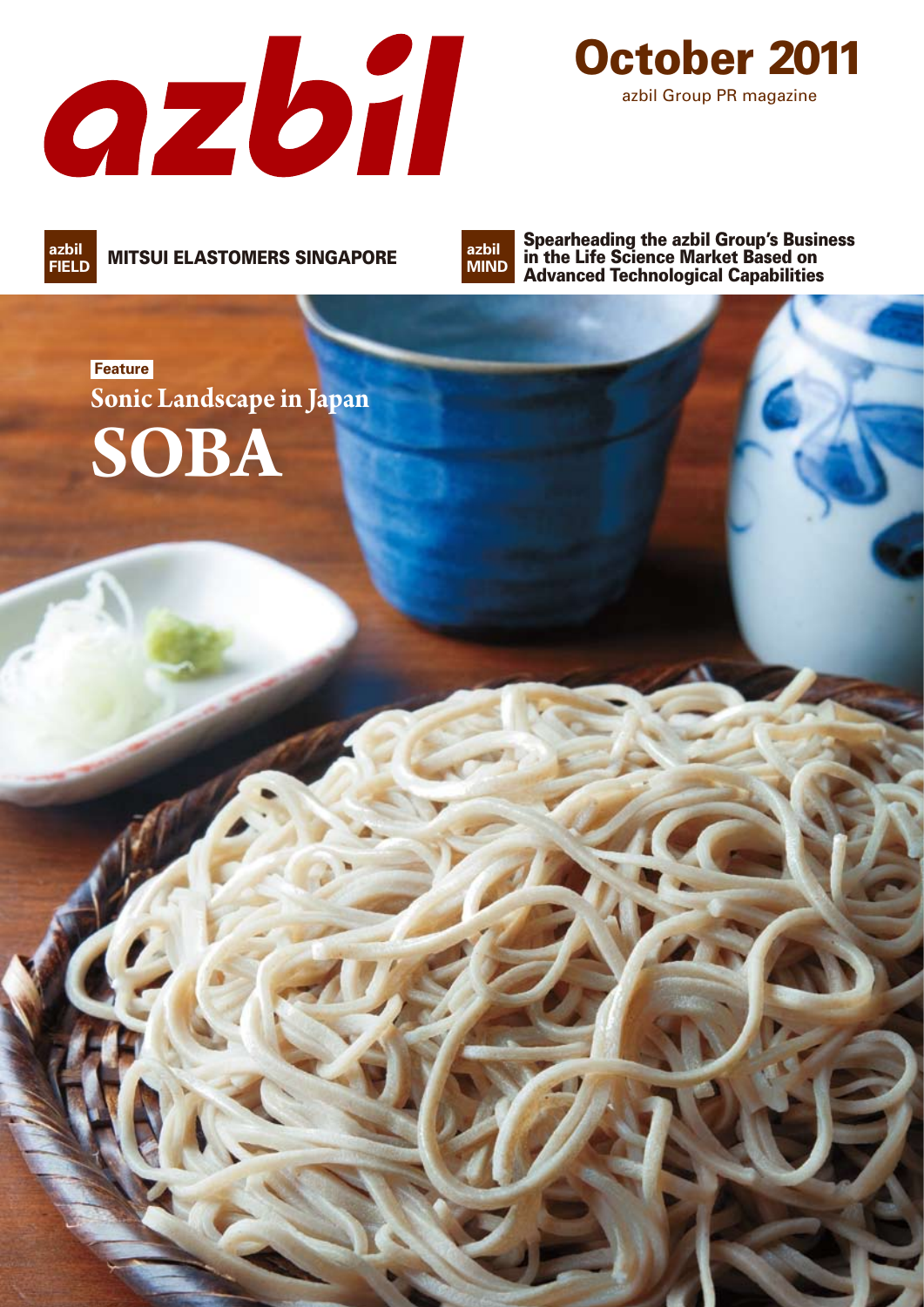More than a few countries traditionally use buckwheat as a food source. In Europe, for example, buckwheat is made into crepes, porridges, and short pastas in France, Italy, and Russia. In Asia, in addition to thin crepe-like flatbreads eaten in Nepal,

es higher than machine-produced noodles. Even so, as long as prices are not prohibitively expensive, most Japanese are willing to pay the extra for the pleasing texture and distinctive delicate flavor of handkneaded soba.

Etiquette-wise, it is proper to slurp soba audibly. In fact, it is deemed more "orthodox" when eating soba to slurp it than to try to eat it quietly. The flavor of soba is not meant to be derived from thorough chewing. It is a particular kind of food whose proper appreciation requires a specific firmness, a smooth feel when swallowed, and an enjoyable aroma. By slurping the noodles together with the surrounding air, one can strongly appreciate the aroma from the nostrils remaining from the "slurp and gulp" of the noodles.

 Soba restaurants are places where you can also enjoy the extracted soups and soy sauce unique to Japanese cuisine. The soups, which are made from dried kelp and bonito flakes (shaved from bonito fish that are smoked, desiccated, and fermented) are extremely rich in flavor and aroma. Soups like this are flavored with soy sauce to make a broth for the noodles. The talent of soba chefs is also largely dependent upon how well they are able to create broths that bring out the subtle flavors of the soba.

Evidence suggests that the methods to make teuchi soba noodles eaten in Japan today go back to the 16th or 17th centuries. Today, there are approximately 29,000 restaurants in Japan that specialize in soba. These restaurants vary widely in format and price range, from seatless stalls on train platforms to high-

 October is when the buckwheat plants are harvested. Newly-harvested soba plants are particularly valued

# The advanced technological skills and painstaking work that goes into Japanese buckwheat noodles

priced, multi-course soba restaurants. The soba noodles offered by lower-end restaurants are most commonly produced by squeezetype noodle machines, but the restaurants that offer the simplest standard soba dish, which is called *mori* and costs 700 yen or more, generally use hand-kneaded soba. Hand-kneading not only requires skill, but it is time- and labor-intensive, which is why it demands pric-

buckwheat noodles are consumed in

[How people eat soba]

China, South Korea, and North Korea. The noodles are most commonly produced by squeezing well-kneaded buckwheat dough through small holes. In Japan, on the other hand, noodles are made with a traditional method called *teuchi*, which literally translates as "hand-kneaded". The kneaded dough is flattened out into a thin layer, folded, then thinly sliced into noodles.

#### **Mori**

The standard cold soba is called *mori*, *zaru*, or *seiro*. These cold noodles are dipped in cold thick broths. There are also styles of eating in which cold noodles are dipped in hot broth, or noodles already in broth are served with toppings.



**Tempura soba** Hot soba is placed in broth that is just the right concentration to consume on its own. On top of this are served various varieties of toppings, including *tempura*.



### *Sake* **and snacks**

Proper soba restaurants also serve *sake*. Fish sausage with high-end wasabi and soy sauce (called *itawasa*), fluffy scrambled eggs flavored with broth called *dashimaki-tamago*, are common side dishes. Proper connoisseurs of soba restaurants first enjoy these dishes with *sake*, then finish off with a dish of soba.



*Together with sushi and tempura, soba is one of the most loved traditional Japanese dishes. The word soba is Japanese for the buckwheat plant, but in general when someone says "soba" it refers to cuisines made of buckwheat noodles. Most people unaccustomed to the culture of the country are slightly shocked upon seeing and hearing Japanese people eating buckwheat noodles. That is because it is customary to vigorously and audibly slurp the noodles when you eat them. The onomatopoeia for this slurping sound is "zuruzuru".*

【*zuruzuru*】

*<sup>z</sup>uru zuru...*



# The subtle savor of soba

for their strong aroma. Soba restaurants are especially crowded with "slurping" Japanese consumers in the fall who are there to enjoy the bounties of this season.

Special dishes are used for the cold soba broth. The broth is poured from a special bottle into a cup called a *soba-choko*.



At some restaurants, you will be served in a container the water used to boil the cold soba you have just finished eaten. This water is rich in the nutrients of the soba for which it was used. It is common to use this water—heated or kept hot by the proprietor—to dilute the soba broth, in order to enjoy every last drop.

# Slurping enhances the olfactory experience

Soba noodle restaurants generally serve cold soba, hotsoba and side dishes.

# **The basics of menus in soba noodle restaurants**

# *Soba cups and bottles*

# *Boiled soba water*

Slurp down the soba noodles all at once. The key to doing this is to scoop up small bites at *Step2*

a time.

Grasp part of the soba noodles with your chopsticks, and dip part of the noodles in broth.

*Step1*

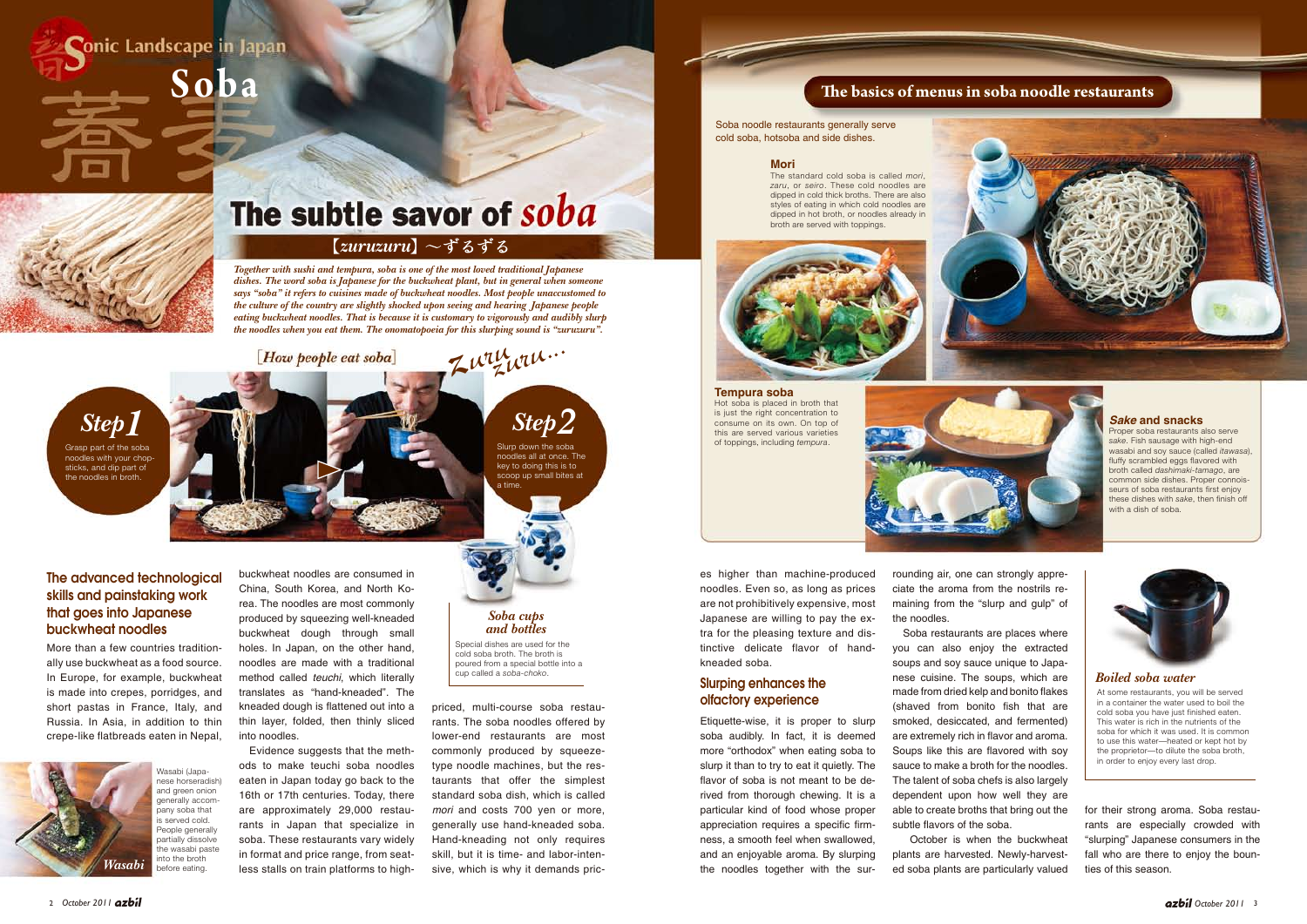# MITSUI ELASTOMERS SINGAPORE





In a bid to respond to the rapidly growing demand for its products, MITSUI ELASTOMERS SINGAPORE PTE LTD decided to build a new plant with the aim of doubling its production capacity. For construction of the control system for bolstering production, the Company actively addressed process improvements by drawing on the experiences accumulated through the operation of the existing plant, thus achieving further improvement of efficiency of production processes.



collects production data from the DCS and verifies whether production has been executed according to the instructions.

 MELS produces Tafmer of various grades continuously using a single facility. To change product grades, a series of processes had to be performed before. First, the recipe was changed, and the product was actually produced. Then, the manufactured product was taken to the laboratory where its physical properties, such as viscosity, were verified for conformity with the specification for the particular product grade. In other words, it was necessary to actually manufacture a product to find out whether its physical properties meet the requirements for the particular grade of product to be manufactured next.

 In view of this, MELS had been developing a system based on a modeling tool for estimating the physical properties of a product during production by collecting and analyzing various process data, instead of actually measuring the physical properties of the manufactured product. However, during the process of operating the system, it was faced with various problems, such as high cost, future use of the system, and specification issues. Therefore, MELS decided to replace the existing tool with Yamatake's data-FORESTTM data mining tool in order to solve the problems.

 "If we could accurately predict the physical properties of a product without actually analyzing the actual product, we would be able to significantly reduce the time required for adjusting operating conditions to the next product grade. The virtual sensor technology incorporated in the dataFOREST answers our need in the most suitable way," said Ms. Wasuntarawat.

For the Plant No. 2 project, Yamatake provided the software and hardware as it did so for Plant No. 1, except for the PIS whose construction was subcontracted entirely to Yamatake, while MELS conducted engineering and programming tasks themselves in accordance with their production needs. "The fact that we could easily perform the engineering work ourselves was also a major advantage of using Yamatake products," commented Mr. Li.

 MELS's Plant No. 2 began operation in March 2010. Stable operation of the DCS and PIS systems enabled the Company to achieve its original target of doubling its production capacity.

 "When installing the systems in Plant No. 2, we drew on our experiences of operating Plant No. 1 and have improved the automation sequences implemented in the DCS. As a result, while the commencement of Plant No. 1 required nine support members from Japan, the number of support members dispatched from Japan for the startup of Plant No. 2 was only two, and the rest was handled by local personnel," said Mr. Ohori.

in the office. This terminal displays the history and trend data of the production facilities' operating status, which are used to investigate the cause should a problem occur. MELS installed the PREXION in Plant No. 1 and also decided to install it in Plant No. 2. This tool is also utilized in making process improvements.

 "Both plants have been operating 24 hours a day, 365 days a year. Stopping plant operations due to any problem will have a huge impact on our business. If any system problem should occur, we can call ASG. Its service personnel will come to the plant immediately and solve the problem in a short time. We can count on their excellent support," said Mr. Kuah.

|                | 10 B FAR |   |       |
|----------------|----------|---|-------|
|                |          | ٠ |       |
| ļ              |          |   |       |
|                |          |   | n a s |
| $\overline{a}$ |          |   |       |

 MELS intends to further drive the improvement of production processes in the future for continuous and stable plant operation and product quality control, by fully utilizing the newly installed systems.

 "We are about to discuss the possibility of constructing another plant, although nothing is decided at present. Should another new plant project become reality, there is no doubt that ASG will be the most promising partner candidate for the configuration of the control system for that plant. We look forward to ASG's support to our production activities through its outstanding support and product capabilities," said Mr. Ohori.

Jurong Island in Singapore is one of the world's leading petroleum refining clusters. On this island, which measures approximately 32 km<sup>2</sup> in area, huge petrochemical complexes have been established, where the plants of global players in related fields are processing petroleum and producing industrial petrochemical products. Since April 2003 MITSUI ELASTOMERS SIN-GAPORE PTE LTD (MELS) has been

operating a plant on Jurong Island for the production of Tafmer**\*** (alpha-olefin copolymer) and other elastomer products. Tafmer is a resin characterized by its flexibility. By blending with other resins such as polyethylene and polypropylene, impact resistance is improved and it is used in various applications, including automobile bumpers as well as packaging materials, cable sheaths, and mid-soles for sports shoes.

 In response to the rapidly growing demand for its products in recent years, particularly in the Asian region, MELS decided in July 2007 to revamp its production facilities with the aim of doubling its production capacity. The Company initiated a project to construct a new second plant to augment the existing Plant No. 1. For construction of Plant No. 2, MELS invited Azbil Singapore (ASG), an overseas affiliate of Yamatake, as a partner and selected Yamatake's Harmonas-DEO™ "Harmonized Automation System-Dependable

Open" and related control instruments for the distributed control system (DCS) that supports the plant's production processes.

"Since we use Yamatake's DCS products in Plant No. 1, we know from our own experiences that Yamatake's products are highly reliable. I think it is only natural to select products of ASG and Yamatake because they allow us to continue utilizing our operators' skills," said Mr. Ohori.

In conjunction with the construction of Plant No. 2, MELS also launched a project for upgrading the existing Plant Information System (PIS) and modeling system in Plant No. 1. The PIS manages the recipe information of each product grade and transmits the information at the time of production for the control of pressure and temperature. In addition, it

# *Decision to construct a new plant in order to double the production capacity*

### *Renewal of two systems in pursuit of greater functionality*

# *Promoting further improvement of production processes for stable operation and product quality control*



Client terminal of the TSS (Thin client Supervisory Server) server/client system installed in the office. MELS installed the TSS in order to check and operate the monitoring/control screen of the Harmonas-DEO from locations outside the central monitoring room.



Screen on the client terminal of the PREXION installed

**\***Tafmer is a registered trademark of Mitsui Chemicals, Inc.



Harmonas-DEO installed in the central monitoring room monitors both Plant No. 1 and Plant No. 2.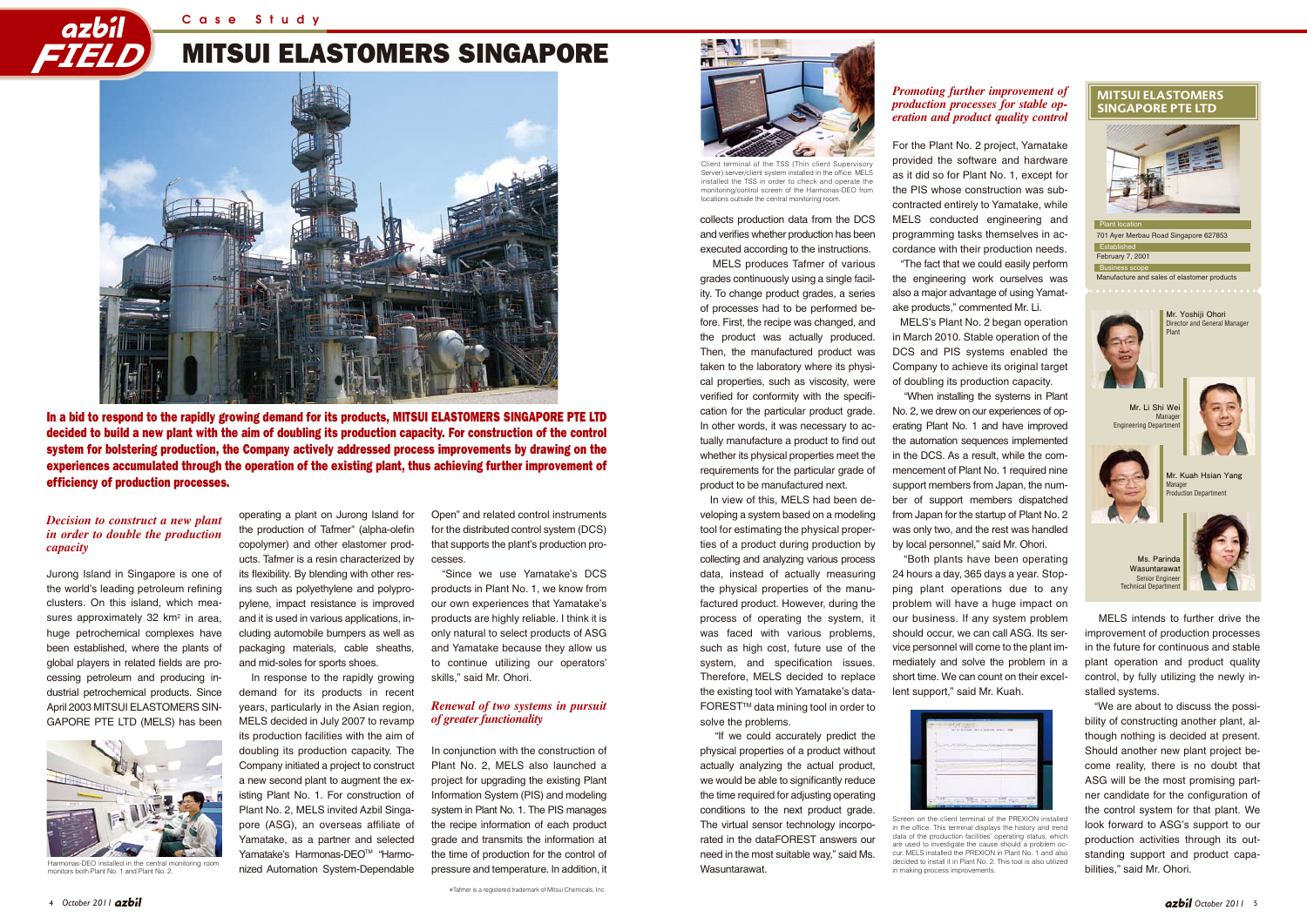uct manufacturing and quality control accumulated over many years of operation as a leading manufacturer in the building automation and industrial automation fields. By combining the strengths of both companies in a mutually complementary way, BV will continue to supply advanced and high-quality products to the market.

As a member of the azbil Group charged with the responsibility to explore business opportunities in the life science market actively addressed by the Group, BV is committed to delivering diverse value to customers based on its state-of-the-art technology.

mately 70% of BV shares, thus acquiring the management rights to BV. Consequently, BV made a new start as a member of the azbil Group.

I n July 2008, BioVigilant Systems, Inc. ("BV") signed a contract with Yamatake for the sales of its original product, the IMD-A<sup>™</sup> system in the Japanese market. Subsequently, in May 2009, Yamatake purchased approxi-



Yamatake began handling BV's product in 2003, when BV was a new venture company established for the purpose of developing products for national security against bioterrorism and biological warfare.

 $\blacksquare$  he IMD-A system automatically detects airborne microbes (bacteria and fungi) in real-time when it is set up in an area requiring environmental air monitoring such as a pharmaceutical research or manufacturing facility. Conventional microbial detection is based on a culturing method using agar, which was developed 150 years ago by Louis Pasteur, a French microbiologist known as the "father of modern bacteriology." The conventional method normally takes several days to one week to complete microbial growth and also requires an experienced specialist to assess the results.

Yamatake's researcher, who was residing in the United States at the time in search of new technologies and business opportunities, came upon the idea to utilize BV's advanced optical and bio-sensing technologies in airquality control products or solutions in the building automation field. As concrete collaboration between the two companies took shape, BV began shifting the focus of its technology application from the field of national security to

pharmaceuticals and other consumer product fields, which led to the development of the IMD-A system.

# **Product developed with proprietary** technology revolutionizes microbial detection and monitoring

s mentioned initially, BV has<br>been engaging in business as<br>a member of the azbil Group been engaging in business as since May 2009, and there has been increasing personal exchange and joint development between BV and Yamatake. The advanced collaboration between the two companies has created synergetic effects in various business aspects. While BV started as a venture company with cuttingedge technologies and capable of achieving market breakthroughs, Yamatake boasts expertise in prod-

Furthermore, since it involves human intervention, the measurement results could be affected by microbes brought in by humans, and the potential for human error must also be taken into consideration.

The IMD-A system, on the other hand, detects the presence of bacteria by detecting the fluorescence emitted by proteins and amino acids exposed to laser light that are necessary for microbial metabolism, and by distinguishing whether a particle is inert material or a microbe. Since the IMD-A system performs measurements automatically, it allows a suitably-trained technician to perform microbial monitoring easily in real-time, while eliminating the potential impact of humanoriginated bacteria that could affect conventional culturing methods. Moreover, the system's continuous measurement capability enables constant monitoring, which is another of its advantages.

The IMD-A platform has ushered in a new microbial detection method that revolutionizes environmental air monitoring. In September 2008, BV submitted Drug Master Files (DMF) to the U.S. Food and Drug Administration (FDA) for its IMD-A series. This has drawn even greater attention from many companies, including the world's leading pharmaceutical companies operating on a global scale. Many pharmaceutical companies have been using the IMD-A system on a trial basis and are assessing its application in manufactur-

ing lines. As such, the full-scale use of the system in manufacturing facilities is expected to expand during the period from 2011 to 2012.

Meanwhile, BV is developing new products based on its superb optical and bio-sensing technologies. The present IMD-A system detects airborne microbes. For pharmaceutical, beverage and semiconductor manufacturing processes using pure water, the need to detect microbes in water has been growing. BV plans to introduce a product to meet that need soon.

### Active collaboration creates synergetic effects in various business facets

# **Aric Meares CEO**

**BioVigilant Systems, Inc.** 





Bacteria cultured by the method that has been used since being developed by Louis Pasteur



The number of microbes detected by the IMD-A system can be confirmed on the PC screen.



# **Spearheading the azbil Group's Business in the Life Science Market Based on Advanced Technological Capabilities**

In May 2009, BioVigilant Systems, Inc. in the United States made a new start as a member of the azbil Group. BioVigilant's IMD-Asystem is attracting considerable attention given its potential to revolutionize environmental air monitoring for microbial contamination in pharmaceutical manufacturing processes. Based on its cutting-edge technologies, BioVigilant plays a key role in the azbil Group's business endeavors in the life science market※ and delivers diverse value to customers.

#### Technology for national security applications utilized for the development of consumer products

<sup>※</sup> Market for research and production in medical, pharmaceutical and biotechnology fields

<sup>\*</sup>IMD-A is a registered trademark or trademark of U.S. based BioVigilant Systems, Inc. in the United States and other countries.